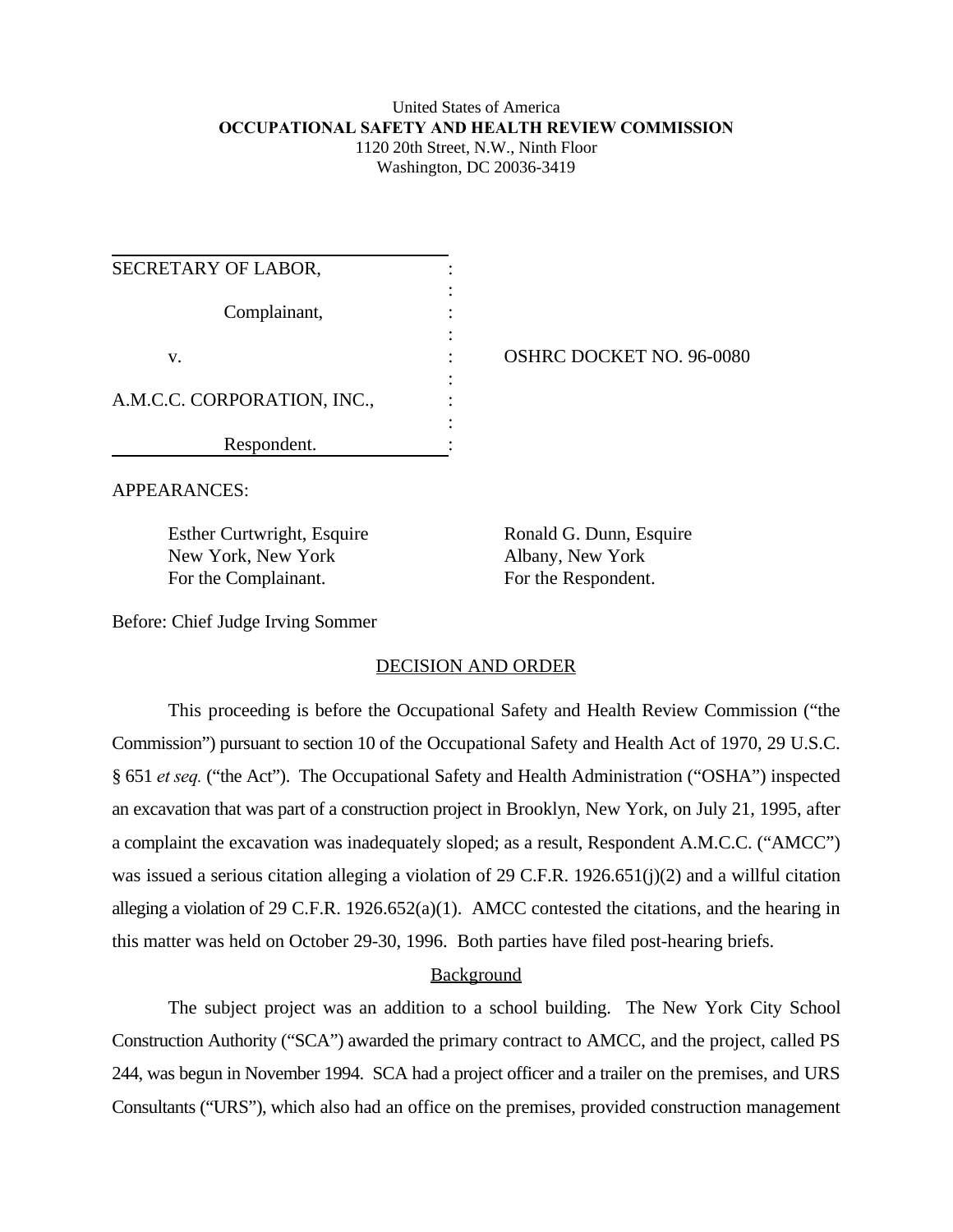services at the site. Before starting the job, AMCC employed a structural engineer to examine the contract documents and facilitate the securing of the necessary permit from the City of New York Department of Buildings; the engineer determined that "one-to-one" or 45-degree sloping was appropriate for the project's excavations based on soil borings taken from the site, and AMCC, SCA and URS representatives agreed with this determination at a December 1994 meeting.

On July 21, 1995, AMCC was working in an excavation in which a detention tank was to be installed. Rafique Rahman, the acting project manager for URS that day, observed two AMCC employees working in front of the west wall of the pit shortly after 8:00 a.m.; the wall appeared to him to be nearly vertical, and the excavation, based on his measurement, was about 11 feet deep. Rahman advised Robert Rusy, AMCC's project superintendent, that the pit was a hazard and needed to be corrected. The situation was the same when Rahman returned about twenty minutes later, and he gave Rusy written notice that if it was not corrected work would be stopped; Rusy gave the notice to Chad Hershman, AMCC's quality control officer, who was also present. The condition remained unchanged, and at 10:15 a.m. Rahman gave Hershman a "stop work order" pursuant to the instruction of Ted Chandler, SCA's on-site project officer, who also discussed the excavation with Rusy. Rusy removed the employees and phoned Charles Marino, AMCC's president, after which the employees resumed working in the pit. Chandler phoned SCA and then tried to call Marino himself, and, after being unable to reach him, spoke with AMCC office manager Everett and asked him to tell Marino to remove the employees immediately because the excavation was unsafe; Chandler also spoke with Stan Petrow, SCA's chief project officer, who in turn called Marino, and Chandler, on the instruction of Jay Moneta, SCA's safety engineer, called OSHA.

OSHA compliance officer ("CO") Robert Stewart arrived about 2:00 p.m., by which time some adjustments had been made to the sloping. The CO saw two employees working in the southwest corner of the pit in view of Rusy, and the employees exited the pit on the CO's request, after which Rusy, and later Hershman, approached; the CO knew both of these individuals due to his prior visit to the site in February 1995. The CO told Rusy why he was there, and Rusy responded that the walls were adequately sloped; however, when the CO asked about the west wall, Rusy indicated it could not be sloped further due to the sidewalk and fencing next to the wall. The CO also asked Rusy if he knew what type of soil was at the site and Rusy replied he did not. CO Stewart then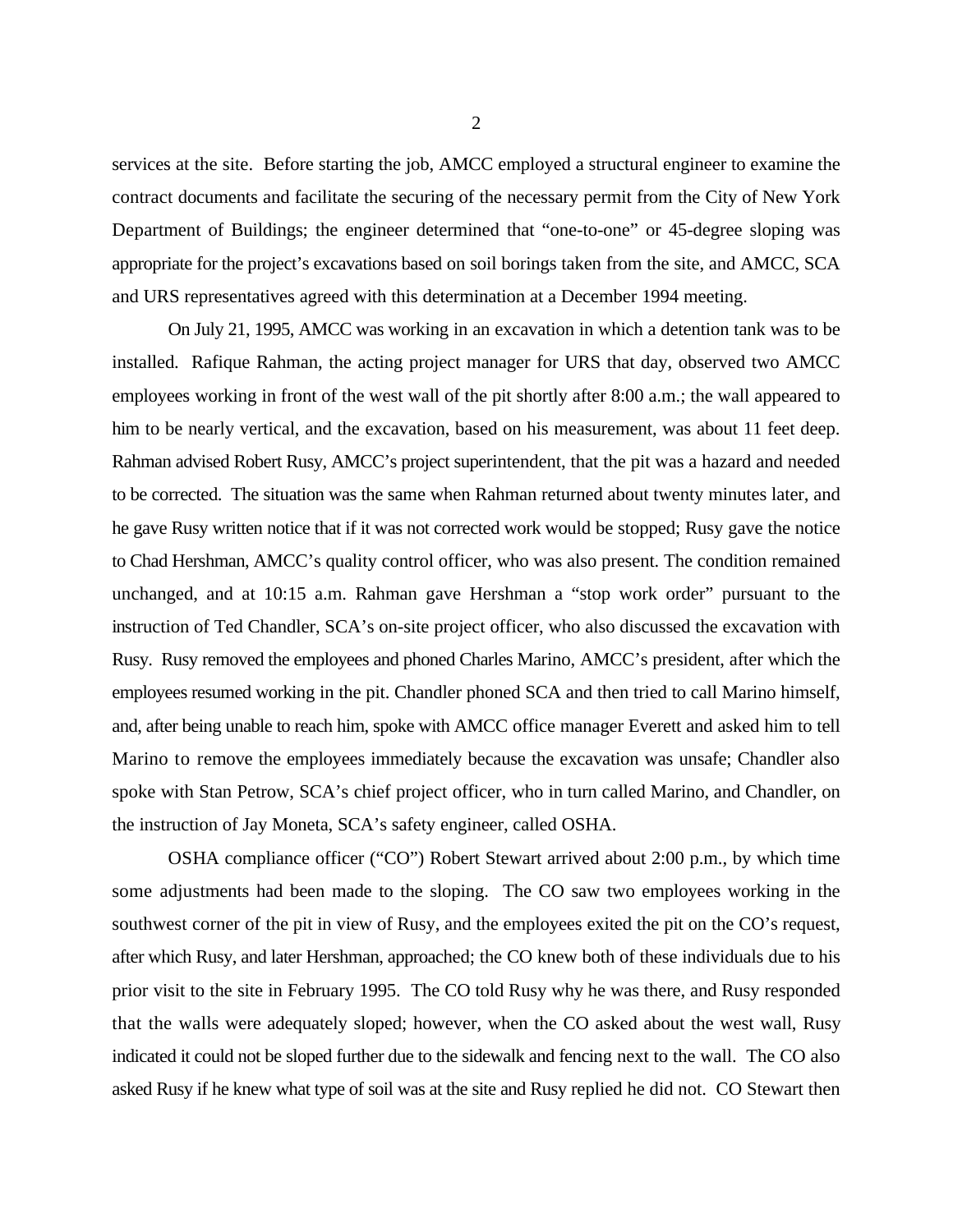measured the pit, which was approximately 45 feet long by 40 feet wide and 10.5 feet deep, and the west wall slope, which he found to be 53 degrees; he also noted that in the corner where the employees had been the wall was almost vertical for the first 7 feet, that the spoil piles on either side of the west wall were both about 12 feet high, and that the one above the area where the employees had been was on the edge of the excavation. The CO tested the soil from the other pile, which Rusy told him was from the excavation, using a penotrometer and a torvane and determined it was Type C; however, he also took samples from the pile and sent them to the OSHA lab in Salt Lake City for analysis, and based on C-19, the results, the soil was actually Type B. C-1-5 are photos of the pit Rahman took that morning, C-6 is a photo he took after the CO's arrival, and C-11-15 are photos of the pit taken by the trainee accompanying CO Stewart. C-7-8 are Rahman's notices to Rusy.

#### Willful Citation 2

This citation alleges a violation of 29 C.F.R. 1926.652(a)(1), which requires employees in excavations over 5 feet deep to be protected from cave-ins by appropriate sloping or other means. Table B-1 in Appendix B to Subpart P, OSHA's excavations standard, sets out the following maximum allowable slopes for the various soil types:

| <b>Stable Rock</b> |        | Vertical (90 degrees)  |
|--------------------|--------|------------------------|
| Type A             | 3/4:1  | (53 degrees)           |
| Type B             | 1:1    | $(45 \text{ degrees})$ |
| Type C             | 11/2:1 | (34 degrees)           |

The parties have stipulated that the OSHA lab results show that the soil taken from the site was Type B, and CO Stewart testified Robert Rusy told him that the spoil pile from which he took his samples came from the subject excavation. (Tr. 138-39; 154; 171-73). Further, as noted above, Dr. Farid Noorai, the structural engineer AMCC employed before beginning the job, determined oneto-one or 45-degree sloping was appropriate, and AMCC, SCA and URS agreed with this determination at a December 1994 meeting. (Tr. 98-102; 161-62; 184-94; 296-301). AMCC should consequently have been using 45-degree sloping in the subject excavation. However, CO Stewart testified that when he measured the west wall slope it was 53 degrees. (Tr. 145-47). Rusy testified he believed the west wall was sloped one to one. (Tr. 256-57; 263-64; 270). Regardless, the only evidence of measurement of the west wall slope, which AMCC did not rebut, was that of the CO. I find, therefore, that the west wall was in fact sloped at 53 degrees at the time of the inspection.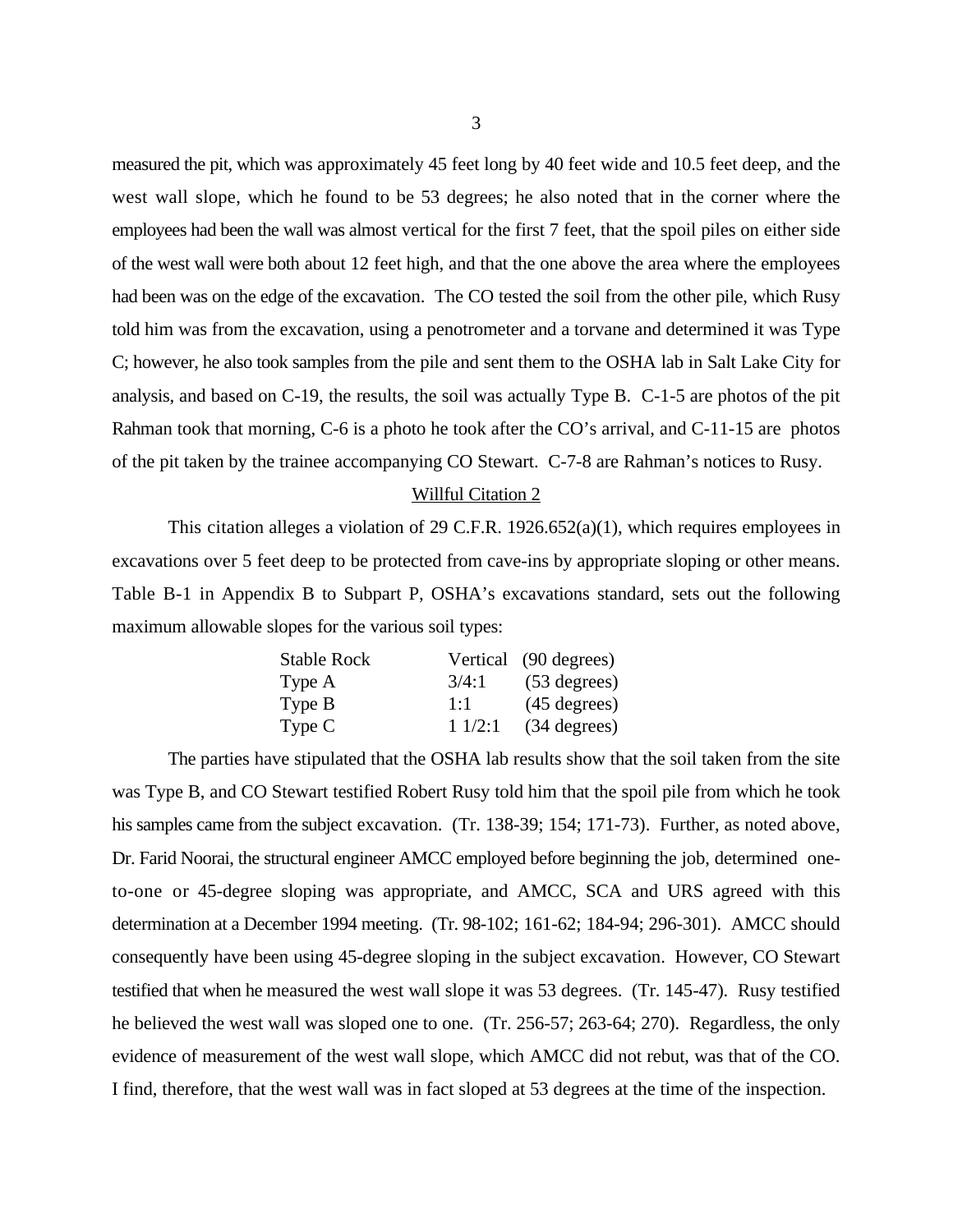AMCC contends the west wall was adequately sloped based on the testimony of Dr. Noorai. Dr. Noorai testified his initial determination was based on soil borings taken from the site and soil reference books; he also visited the job monthly up to the time of the inspection, which confirmed his determination. Dr. Noorai further testified he took soil from the upper part of the west wall in December 1995, after the pit was partly filled in, and washed it through a sieve, which indicated the soil was silt with very little sand and more cohesive than the borings had revealed; he applied this determination to an accepted formula and concluded the sloping at the site was safe. Dr. Noorai said his methods did not indicate what type the soil was, that he was unaware OSHA defined cohesive soil as soil containing clay, and that he did no tests to determine clay content; however, he noted that the soil held together when washed through the sieve, indicating it was greasy, and that the remainder, which he kept in plastic bags, also held together. (Tr. 184-248; 350-53; R-4).

Dr. Alan Peck, OSHA's senior soil scientist and the individual who analyzed the samples in this case, testified that Dr. Noorai's conclusion assumed the soil was cohesive and that he should have performed a plasticity test to determine its cohesiveness, which is done by taking a piece of soil and attempting to roll it into a stable 1/8-inch thread. Dr. Peck further testified that silt is ultra-fine sand with apparent but no true cohesiveness, meaning it can stick together temporarily but cannot be relied on, and that the OSHA regulations define cohesive soils as those containing clay. He said his analysis of the soil revealed it to be cohesionless silty sand, although it was Type B; he also said that while the evidence indicated the pit had two distinct layers, a sandy bottom layer and a silty top layer, and he had no way of knowing which area the CO's sampling had come from, other witnesses had described the soil at the site as sandy and containing no clay. (Tr. 321-49; C-19).

I conclude AMCC has not shown that the west wall slope at the time of the inspection was adequate. Dr. Noorai's analysis of the upper part of the wall, which he found to be silt, included no testing for cohesiveness, and Dr. Peck's testimony, which was based on the OSHA standard, was that cohesive soil by definition contains clay and that silt is a cohesionless soil. *See* Appendix A to Subpart P. That the soil lacked cohesion is supported by the testimony of Rafique Rahman, the acting project manager for URS that day, and Jose Aranda, a senior consultant with AIG, SCA's insurance carrier, who was at the site that day between noon and 2 p.m. after being contacted by SCA. Rahman, who has an architecture degree and some experience in soil classification, testified the soil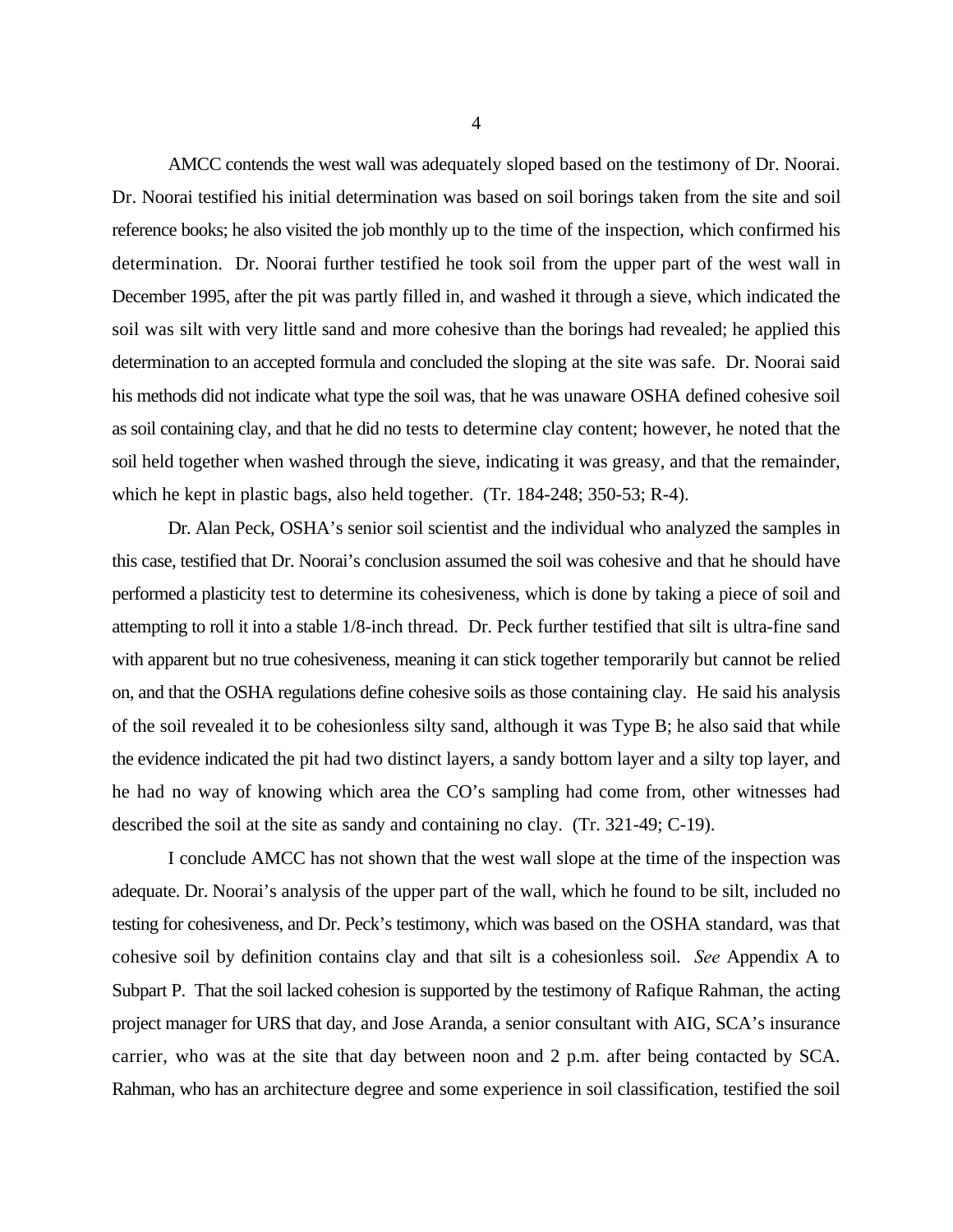was sandy with some silt and that it was easily crushed and not plastic; he also testified he saw soil sliding down the slopes as the excavator moved along. (Tr. 7-9; 28-29; 42-47). Jose Aranda, a civil engineer familiar with OSHA soil types, testified the soil appeared to be a loose, Type C material with no clay. (Tr. 105-08; 112-13; 122-24). Robert Rusy, who has many years of construction experience but no training in soil types, testified the soil at the site was hard and stable, noting the west wall stood up without cracking during excavation and that the excavator left teeth marks in it. (Tr. 250- 51; 262-69; 273-75; 280; 284; 287). However, Dr. Peck testified that these are not reliable indicators of a wall's stability, and, as a soil expert, his opinion clearly carries more weight than that of Rusy. (Tr. 328; 342). His opinion also carries more weight than that of Dr. Noorai, whose after-the-fact conclusion that the wall was safe is unpersuasive in light of his own previous determination that 45 degree sloping was the appropriate protection for excavations at the site. Moreover, the standard unequivocally requires 45-degree sloping for Type B soil, and an employer choosing sloping as the protective method to be used must conform to the standard. *Conie Constr., Inc.*, 16 BNA OSHC 1870 (No. 92-0264, 1994), *aff'd sub nom. Conie Constr., Inc. v. Reich*, No. 94-1592 (D.C. Cir., October 30, 1995). AMCC was therefore in violation of the standard.

The Secretary has characterized this citation as serious/willful. The serious nature of the violation is apparent. In regard to the willful characterization, a violation is properly classified as willful if it was committed "with intentional, knowing, or voluntary disregard for the Act's requirements, or with plain indifference to employee safety." *Williams Enter., Inc.*, 13 BNA OSHC 1249, 1256-57 (No. 85-355, 1987). The Secretary contends the violation was willful based on AMCC's knowledge of the standard's requirements and the circumstances at the subject site. AMCC, on the other hand, contends the violation was not willful.

Ted Chandler, SCA's on-site project officer, has been in the construction business for sixteen years and is familiar with soil types and sloping requirements; he testified that C-9, SCA's safety manual, is provided to all contractors of SCA, that he provided it to AMCC, and that C-9 requires compliance with the OSHA excavations standard. (Tr. 68-70; 80-81). Charles Marino, AMCC's president, testified that his contract with SCA required his company to follow the OSHA excavation requirements and that he was familiar with those requirements due to AMCC's ten previous projects with SCA and his eighteen years in the construction business. (Tr. 319-20). Marino also testified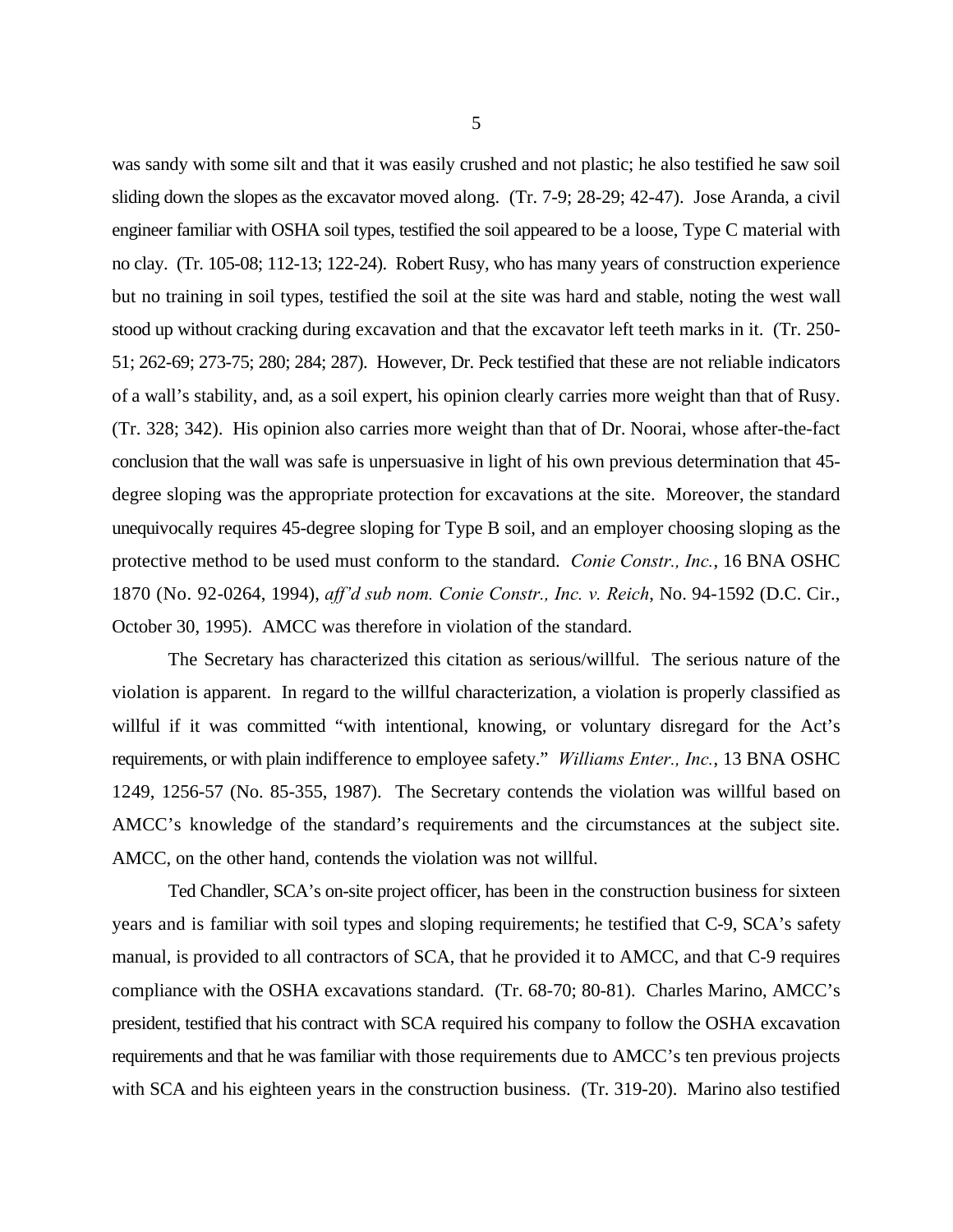about AMCC's determination that 45-degree sloping was the appropriate protection to use at the site, based on the conclusions of Dr. Noorai, and both he and Chandler discussed the December 1994 meeting in which AMCC, SCA and URS agreed with this determination. (Tr. 98-102; 296-301).

It is clear from the above that AMCC was aware of the OSHA excavation requirements and that it made a determination that 45-degree sloping was appropriate for the site. However, it is not clear whether Robert Rusy, the project superintendent, was ever provided this information. Marino testified he could not specifically remember doing so, although he thought he had, and he noted that while AMCC's general superintendent, Sol Kessler, had been at the December 1994 meeting and that it would have been Kessler's job to inform Rusy of the sloping decision he himself had no actual knowledge this had occurred. (Tr. 300-01; 318-19). Further, Rusy never testified he was told of the decision, stating only that he concluded 45-degree sloping was appropriate due to the nature of the soil and that this was the sloping he used at the site. (Tr. 253-57; 263-64; 270-71). Regardless, it is apparent from the record that Rusy did not follow the 45-degree sloping requirement at the site.

CO Stewart testified that an excavation he saw in another area of the site in February 1995 was gently sloped on one side but very steeply sloped on the other side, with an angle greater than 45 degrees, and that Rusy told him he did not know what type the soil was; the CO advised Rusy the soil should have been treated as Type C and the excavation sloped accordingly, since Rusy did not know the soil type and that area typically had Type C soil, but no citation was issued because there were no employees in the excavation. The CO further testified Rusy told him again on July 21 that he did not know what the soil type was but that he thought the walls were sloped properly; however, when the CO asked about the west wall, Rusy responded that to slope the wall any further he would have to take the fence down and cut into the sidewalk, which would require a few days' delay as he would have to get a permit, whereas otherwise he could be out of the pit by the end of the day. (Tr. 133-36; 152-53; 159-60; 167-68; 176-77). Rusy did not remember discussing soil type or sloping with the CO in February 1995, but his recall as to what he said about sloping the west wall further on July 21 was not materially different from the CO's testimony. (Tr. 255-56; 270-71; 274).

The background portion of this decision describing the circumstances leading up to the July 21 inspection is based on the testimony of Rafique Rahman, the acting project manager of URS that day, and Ted Chandler, SCA's project officer; it is apparent from their testimony that they advised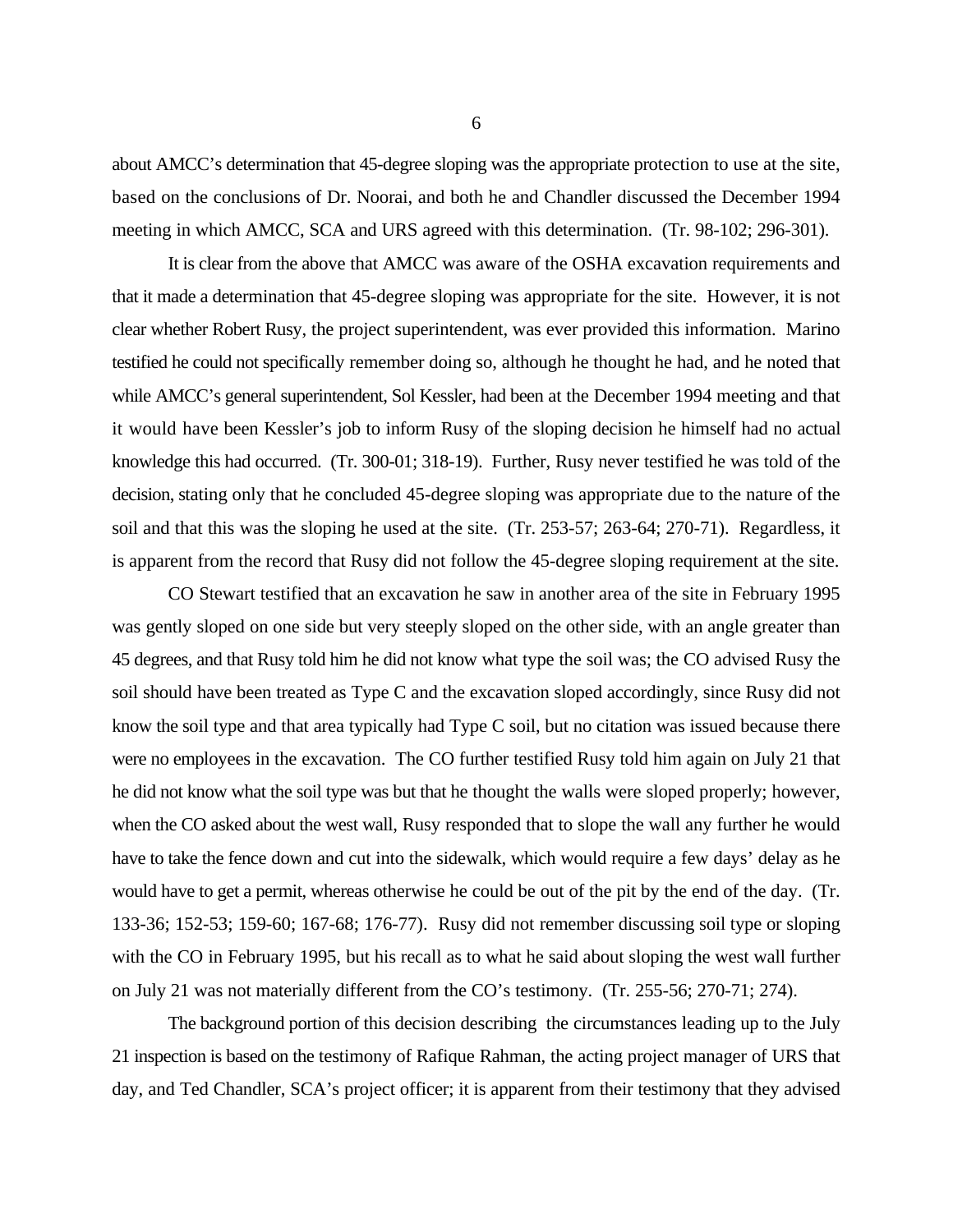Rusy of their concerns about the west wall, which both described as almost vertical at that time, that they considered the condition sufficiently hazardous to stop the work, and that when the employees resumed working in the excavation after Rusy phoned Marino Chandler called OSHA after first contacting SCA and AMCC. (Tr. 13-16; 26-41; 57-61; 70-79; 85-87; 91-96). In addition, Chandler testified that no changes were made to the sloping until after he called OSHA, and Jose Aranda, the AIG consultant who was at the site between noon and 2:00 p.m. after being contacted by SCA, testified the west wall was nearly vertical when he saw it and that he considered the pit a hazard. (Tr. 95-96; 103-04; 107-08; 115-17). Rusy, however, indicated he believed the west wall was "safe" from the outset and that it was sloped one to one at the time of the inspection. He also indicated that adjustments were made to the wall right after the "stop work order" was issued and that he did not know OSHA was contacted, but he then conceded that the employees resumed working in the excavation before any changes were made to the sloping. (Tr. 258-64; 270-71; 278-88).

Charles Marino testified he first became aware of the situation at the site when Rusy called to tell him Rahman had concerns about the excavation; he asked Rusy if he felt the excavation was safe, Rusy said he did, and Marino told Rusy he wanted him to do what was "obviously safe." A few minutes later Marino learned that Chandler had tried to call him, and he then received a phone call from Stan Petrow, SCA's chief project officer, who wanted to know what the problem was; Marino advised him there were complaints about the sloping but that Rusy had told him the slopes were safe, after which Petrow asked Marino to tell Rusy to work on the slopes and get back to work, and Marino did so. Marino said he was unaware of the "stop work order" then, that he did not know about the OSHA visit until Hershman called him and told him the CO was there, and that he had no information the sloping was unsafe and gave no instructions to resume work in an unsafe excavation; he also said he did not go to the site himself as he had confidence in Rusy's ability and safety based on the many years he had worked with him and that he believed Rusy's statements over those of the on-site SCA and URS personnel due to previous problems he had had with them. (Tr. 302-20).

Based on the record, the violation was willful. Despite AMCC's determination 45-degree sloping was appropriate for the site, it would appear that Rusy was never told of this determination, or, if he was, that he chose not to follow it, in light of the sloping in both the earlier and the subject excavation. Rusy, and apparently Hershman, also chose to do nothing about the west wall after an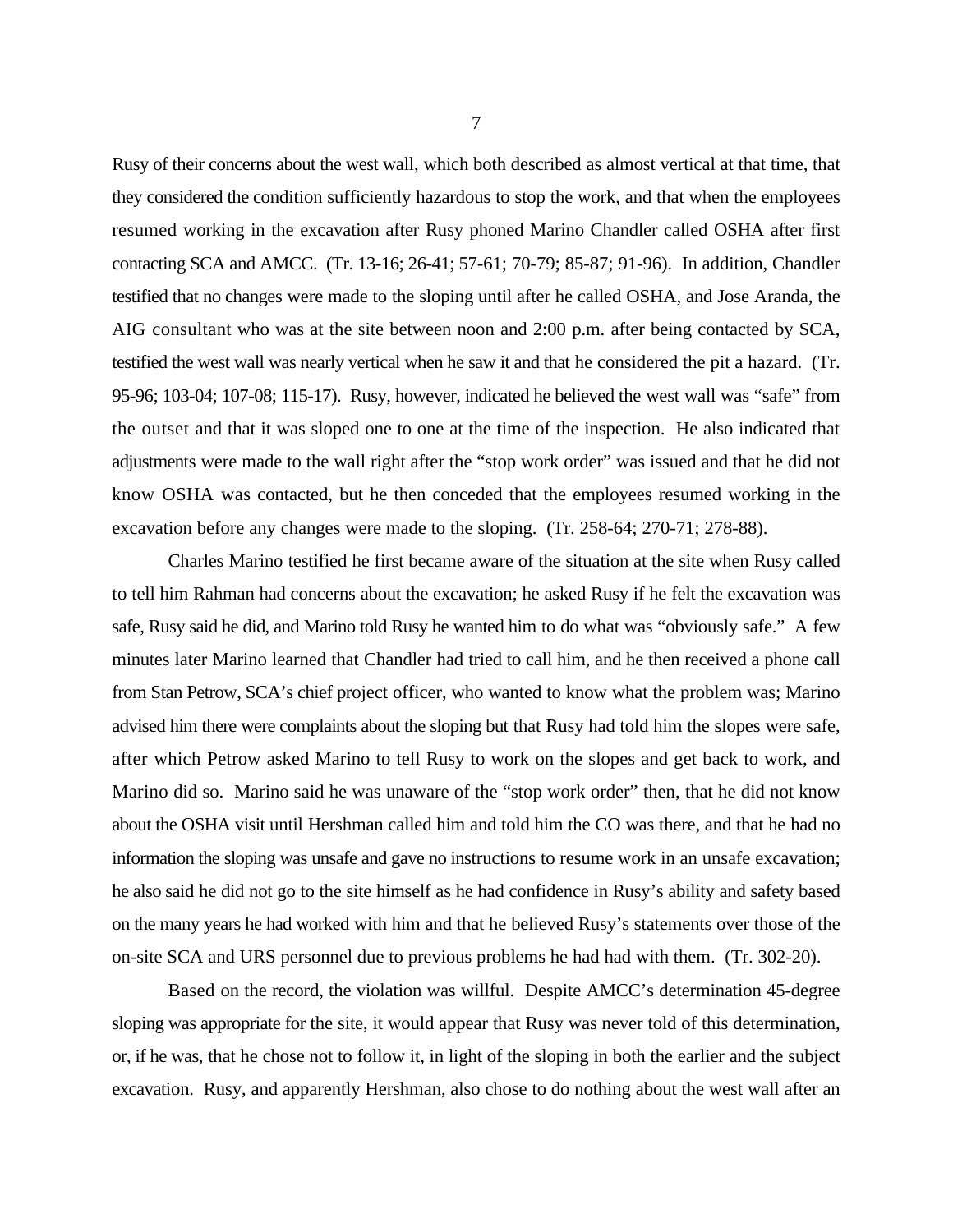oral and then a written notice from Rahman, and Rusy did not even contact Marino until receipt of the "stop work order" countersigned by Chandler. According to Marino, Rusy told him only that Rahman had "some concerns" about the excavation and did not say that work had been stopped; however, this is contrary to Rusy's testimony that he advised Marino of the order. (Tr. 283; 302-05). Marino therefore directed Rusy to resume work in the excavation knowing its safety was questionable, in spite of his testimony indicating he did not, and even after the subsequent calls from Chandler and Petrow, Marino's only action, based on his testimony, was to tell Rusy to "work the banks some more" and "resume work." (Tr. 304-07; 318). Moreover, while Rusy and Marino testified they did not know OSHA had been called, Chandler indicated that both were aware of the call; Chandler also specifically testified that no changes were made to the west wall until after he contacted OSHA, and his testimony is supported by that of Aranda that the wall was nearly vertical when he was at the site between noon and 2:00 p.m. (Tr. 79; 96; 103-04; 107-08; 115).

A conclusion that the violation was willful is also supported by one of Rusy's statements to the CO. As noted above, Rusy initially told the CO he thought the excavation was sloped properly; however, when asked about the west wall, his response was that to slope the wall any further he would have to take the fence down and cut into the sidewalk, which would require a few days' delay as he would have to get a permit, whereas otherwise he could be out of the excavation by the end of the day. (Tr. 135-36; 153; 176-77; 270-71). This statement shows the reason for AMCC's failure to properly slope the west wall. It also undermines Rusy's testimony as to his belief that the wall was "safe" and, as adjusted, sloped one to one, which was not credible in any case in view of the contrary testimony of the CO, Aranda, Chandler and Rahman. I find that AMCC's actions in regard to the excavation at the site exhibit both intentional disregard of the Act and plain indifference to employee safety, and the citation is affirmed as a willful violation. I also find the proposed penalty appropriate based on the CO's testimony about the gravity of the violation and the company's size, history and good faith. (Tr. 143-44; 149-53; 173-77). A penalty of \$44,000 is accordingly assessed.

### Serious Citation 1

This citation alleges a violation of 29 C.F.R. 1926.651(j)(2), which requires excavated or other material or equipment that could pose a hazard by falling or rolling into excavations to be kept